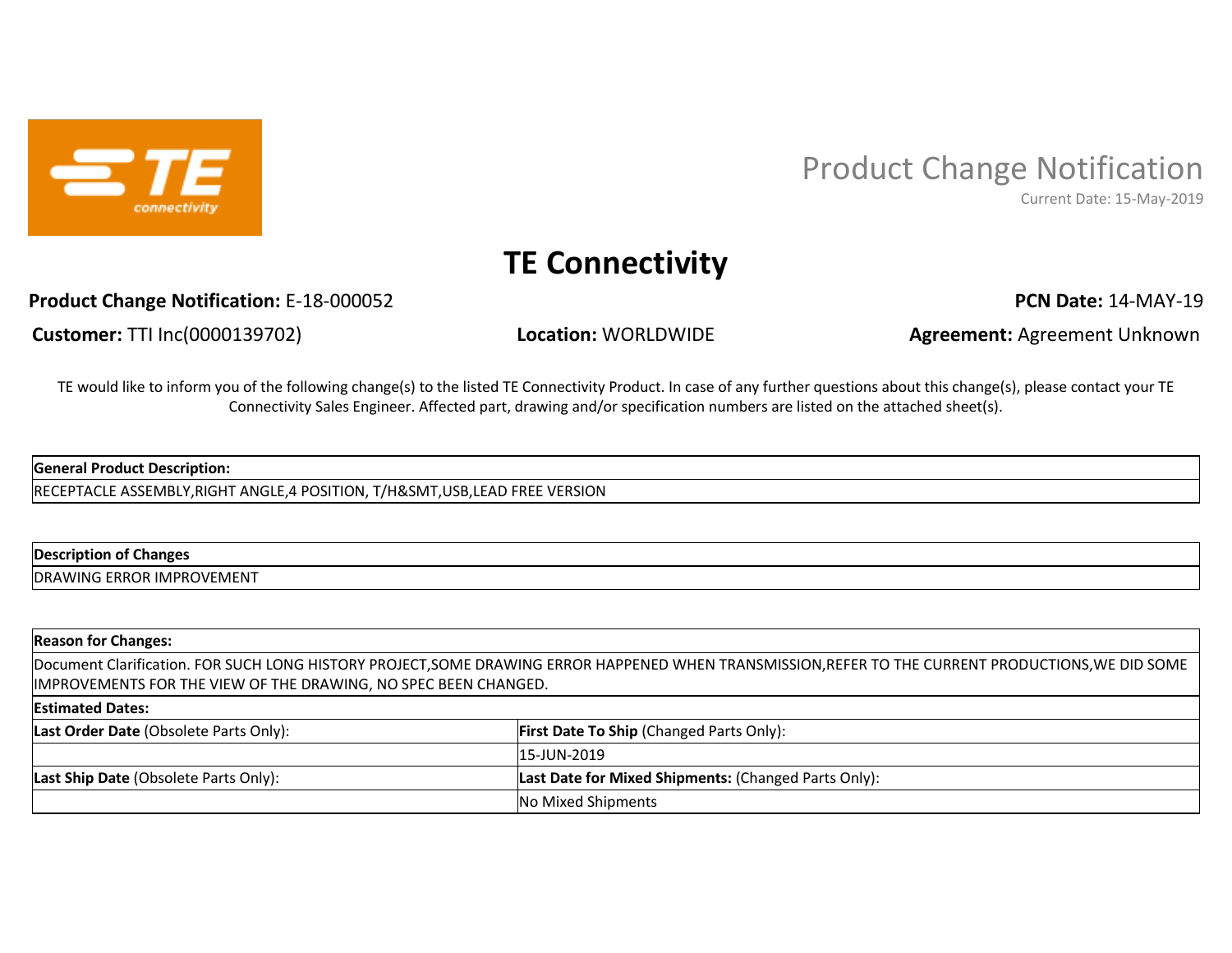#### **Part Number(s) being Modified:**

| <b>Part Number</b> | <b>Part Discontinued</b> | Customer       | <b>Customer Part</b> | <b>Alias Part</b> | <b>Substitute Part</b> | <b>Substitute Alias Part</b> | <b>Description Of</b> |
|--------------------|--------------------------|----------------|----------------------|-------------------|------------------------|------------------------------|-----------------------|
|                    | per PCN                  | <b>Drawing</b> | <b>Number</b>        | Number(s)         | <b>Number</b>          | Number(s)                    | <b>Difference</b>     |
| 292303-9           | ΝO                       |                |                      |                   |                        |                              |                       |

The documents listed below are being modified. Related parts that are not explicitly listed on this PCN are not being modified or discontinued as per the PCN. The Last Order Date, Last Ship Date, First Date to Ship Changed Parts and last date for Mixed Shipments apply only to parts explicitly listed on this PCN.

#### **Customer Drawing(s) Being Modified:**

| <b>Drawing Number</b> | <b>Related Part Number</b>               | <b>Customer Part Number Current Revision New Revision</b> |      |  |
|-----------------------|------------------------------------------|-----------------------------------------------------------|------|--|
| 292303                | 1-292303-1, 292303-1, 292303-4, 292303-7 |                                                           | IE13 |  |

**Customer:** TTI, Inc. ( 1305175 ) **Agreement Discussion:** *Location:* Maisach-gernlinden **Agreement Number:** Agreement Unknown

The documents listed below are being modified. Related parts that are not explicitly listed on this PCN are not being modified or discontinued as per the PCN. The Last Order Date, Last Ship Date, First Date to Ship Changed Parts and last date for Mixed Shipments apply only to parts explicitly listed on this PCN.

#### **Customer Drawing(s) Being Modified:**

|        |            | Drawing NumberRelated Part NumberCustomer Part NumberCurrent RevisionNew Revision |            |  |
|--------|------------|-----------------------------------------------------------------------------------|------------|--|
| 292303 | 1-292303-1 |                                                                                   | <b>E13</b> |  |

**Customer:** TTI Electronics Asia Pte Ltd. ( 1407161 ) **Location:** Kowloon Bay **Agreement Number:** Agreement Unknown

**Part Number(s) being Modified:** 

| Part          | <b>Part Discontinued per</b> | Customer       | Customer Part | <b>Alias Part</b> | <b>Substitute Part</b> | <b>Substitute Alias Part</b> | <b>Description Of</b> |
|---------------|------------------------------|----------------|---------------|-------------------|------------------------|------------------------------|-----------------------|
| <b>Number</b> | PCN                          | <b>Drawing</b> | <b>Number</b> | Number(s)         | Number                 | Number(s)                    | <b>Difference</b>     |
| 292303-9      | NΟ                           |                |               |                   |                        |                              |                       |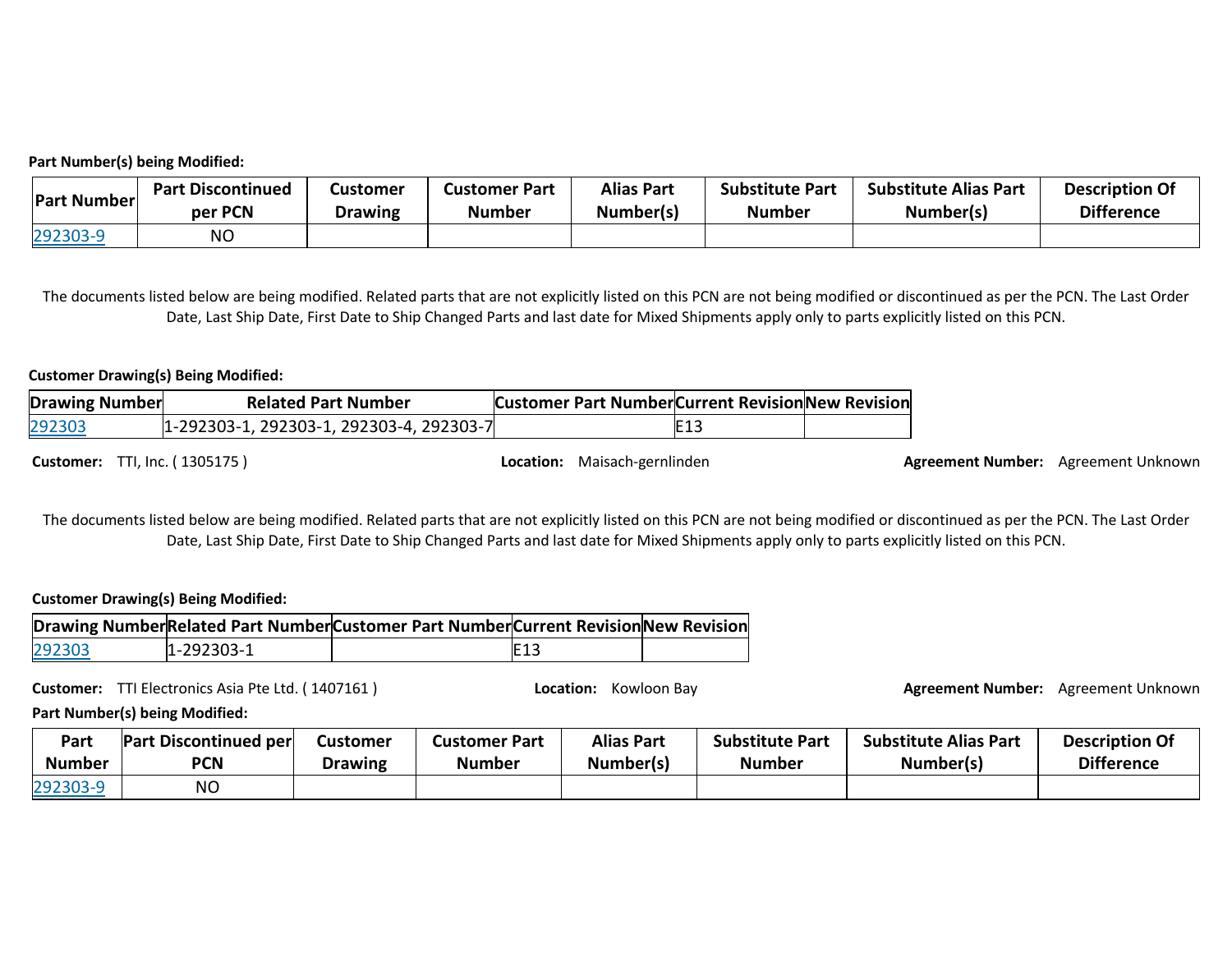**Customer:** TTI Inc ( 1281288 ) **Location:** Fort Worth **Agreement Number:** TTI002

The documents listed below are being modified. Related parts that are not explicitly listed on this PCN are not being modified or discontinued as per the PCN. The Last Order Date, Last Ship Date, First Date to Ship Changed Parts and last date for Mixed Shipments apply only to parts explicitly listed on this PCN.

**Customer Drawing(s) Being Modified:** 

|        |          | Drawing NumberRelated Part NumberCustomer Part NumberCurrent RevisionNew Revision |                 |  |
|--------|----------|-----------------------------------------------------------------------------------|-----------------|--|
| 292303 | 292303-1 |                                                                                   | E <sub>13</sub> |  |

**Customer:** TTI Italy s r l ( 3163163 ) **Location:** Assago MI **Agreement Number:** Agreement Unknown

The documents listed below are being modified. Related parts that are not explicitly listed on this PCN are not being modified or discontinued as per the PCN. The Last Order Date, Last Ship Date, First Date to Ship Changed Parts and last date for Mixed Shipments apply only to parts explicitly listed on this PCN.

#### **Customer Drawing(s) Being Modified:**

|        |          | Drawing NumberRelated Part NumberCustomer Part NumberCurrent Revision New Revision |             |  |
|--------|----------|------------------------------------------------------------------------------------|-------------|--|
| 292303 | 292303-7 |                                                                                    | <b>IE13</b> |  |

**Customer:** TTI Electronics Asia Pte Ltd. ( 2771300 ) **Location:** Singapore **Agreement Number:** Agreement Unknown

**Part Number(s) being Modified:** 

| Part          | <b>Part Discontinued per</b> | Customer | <b>Customer Part</b> | <b>Alias Part</b> | <b>Substitute Part</b> | <b>Substitute Alias Part</b> | <b>Description Of</b> |
|---------------|------------------------------|----------|----------------------|-------------------|------------------------|------------------------------|-----------------------|
| <b>Number</b> | <b>PCN</b>                   | Drawing  | <b>Number</b>        | Number(s)         | <b>Number</b>          | Number(s)                    | <b>Difference</b>     |
| 292303-9      | <b>NO</b>                    |          |                      |                   |                        |                              |                       |